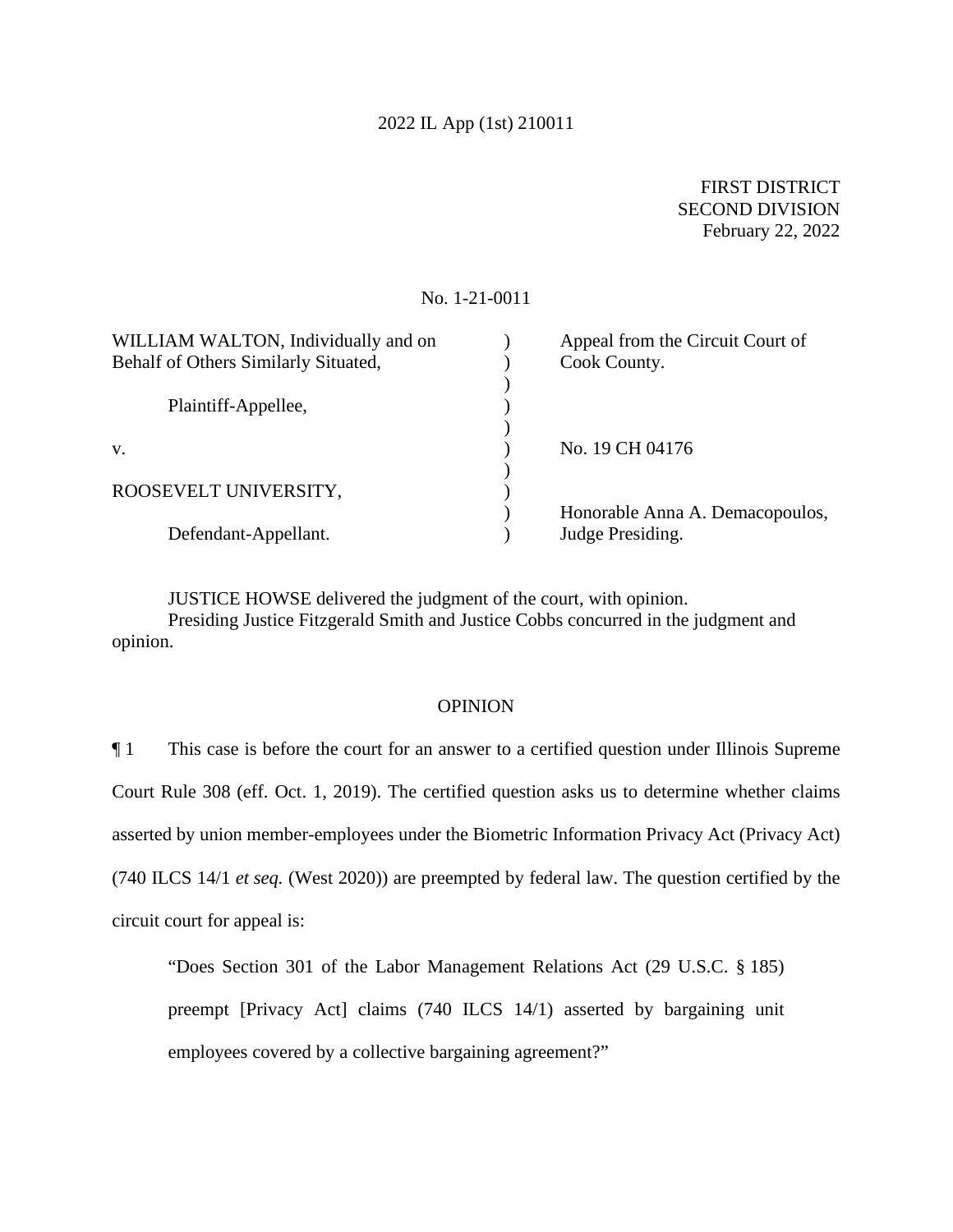dismiss the complaint. The circuit court denied the motion to dismiss but certified the relevant question for interlocutory review. For the following reasons, we conclude that the plaintiff's claims ¶ 2 The defendant argued that the claims asserted by the plaintiff are preempted and moved to are preempted under the Labor Management Relations Act (29 U.S.C. § 185 (2018)) and answer the certified question in the affirmative. Having answered the certified question, we remand the case to the circuit court for further proceedings.

### ¶ 3 BACKGROUND

 safety department, Walton was a member of the SEIU Local 1, a collective bargaining unit. ¶ 4 Plaintiff William Walton was an employee of defendant Roosevelt University (Roosevelt). Walton worked in Roosevelt's campus safety department. Like the other employees in the campus Roosevelt required Walton and similarly situated employees to enroll scans of their hand onto a biometric timekeeping device as a means of clocking in and out of work. During the course of his employment, Walton allegedly scanned his hand geometry repeatedly for the purpose of Roosevelt keeping track of the hours he worked.

 scans of their hand, must secure informed consent from those individuals or their legally authorized storage, retention, and destruction of biometric identifiers and information." *Id.* § 5(g). When an ¶ 5 Under Illinois law, private entities that collect and use individuals' biometric data, such as representatives and take other steps to ensure that the data is not stolen or used for improper purposes. See generally 740 ILCS 14/1 *et seq.* (West 2020). Recognizing the importance of biometric identification data to the individual and in recognition of its immutability, the General Assembly enacted the Privacy Act to "regulat[e] the collection, use, safeguarding, handling, entity collects biometric information but fails to comply with the Privacy Act's requirements, the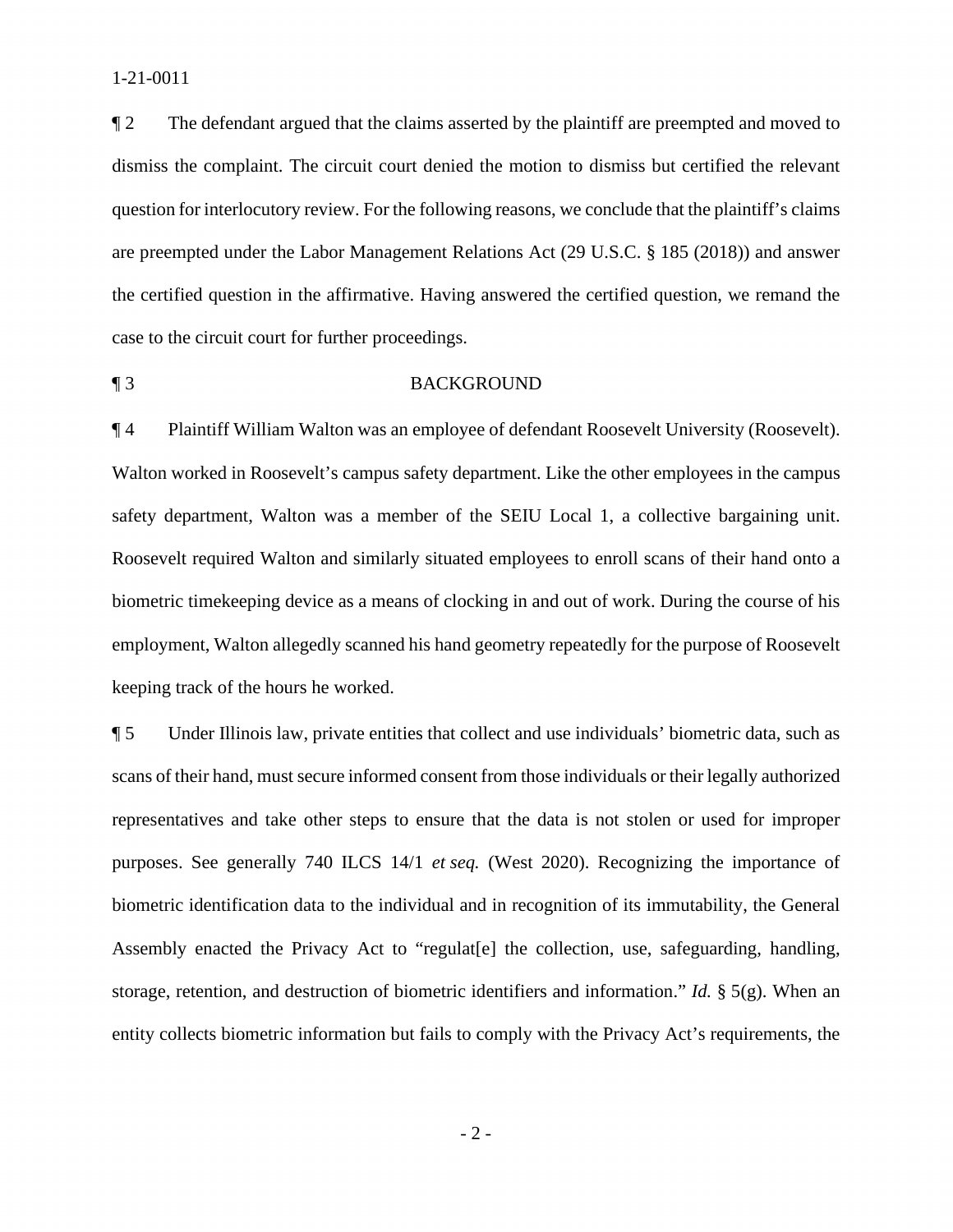Privacy Act provides that aggrieved individuals are entitled to file a civil action and collect damages for each violation of the Privacy Act committed by the collecting entity. *Id.* § 20.

 ¶ 6 Among other requirements, in order to comply with the Privacy Act, a private entity that wishes to collect and use individuals' biometric information must secure informed consent from the individual or his legally authorized representative before collecting and storing the data. *Id.*  § 15(b). Further, the collecting entity must develop, publish, and follow a publicly available disclosing the biometric data to third parties without consent from the individual or his legally retention schedule and destruction guidelines. *Id.* § 15(a). The collecting entity is prohibited from authorized representative. *Id.* § 15(d).

¶ 7 Walton filed this case seeking damages from Roosevelt for its collection, storage, use, and dissemination of his biometric data. Specifically, Walton claims that Roosevelt collected and used his biometric data without complying with the Privacy Act's informed consent requirements and without developing and following the required retention policies. Walton also claims that Roosevelt disclosed his biometric data to a third-party payroll service without his consent. Roosevelt moved to dismiss the complaint.

 argued, Walton's claims are preempted by the Labor Management Relations Act, which governs Act has been interpreted to preempt any claims that substantially depend on the analysis of a ¶ 8 In its motion to dismiss, Roosevelt argued that Walton's claims are preempted by the Labor Management Relations Act (29 U.S.C. § 141 *et seq.* (2018)). In moving to dismiss, Roosevelt's position was that the manner by which employees clock in and out of work is a subject covered by the collective bargaining agreement between Roosevelt and Walton's union. Thus, Roosevelt most disputes arising under collective bargaining agreements. The Labor Management Relations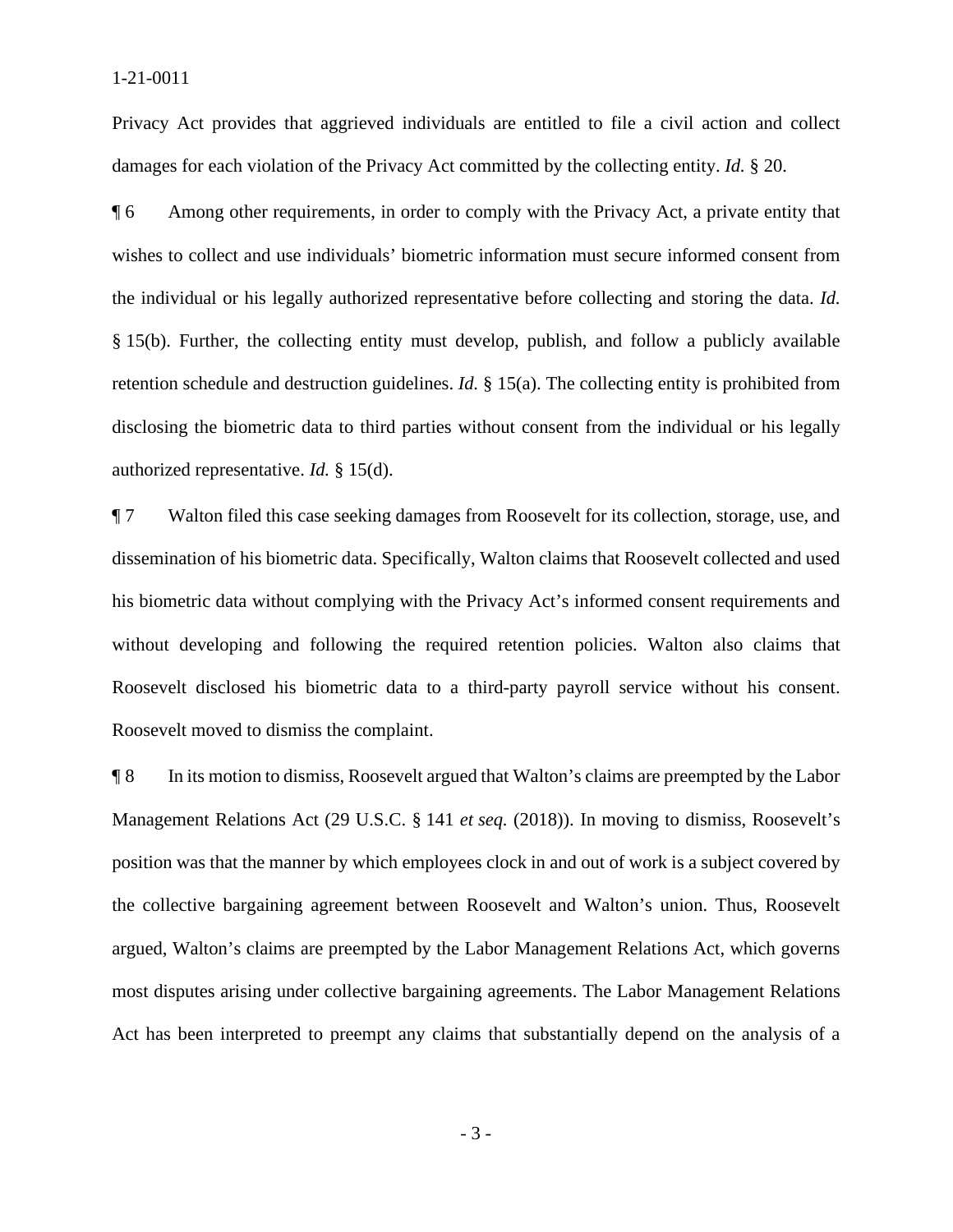#### 1-21-0011

collective bargaining agreement. See *International Brotherhood of Electrical Workers, AFL-CIO v. Hechler*, 481 U.S. 851, 857 (1987).

¶ 9 Roosevelt pointed to the management rights clause of the collective bargaining agreement, which gives the employer broad authority to control the terms of the employees' employment.

"Subject to the provision of this Agreement, the Employer shall have the exclusive right to direct the employees covered by this Agreement. Among the exclusive rights of management, but not intended as a wholly inclusive list of them are: the right to plan, direct, and control all operations performed in the building, to direct the working force, to transfer, hire, demote, promote, discipline, suspend, or discharge, for proper cause, to subcontract work and to relieve employees from duty because of lack of work or for any other legitimate reason. The union further understands and agrees that the Employer provides an important service to its tenants of a personalized nature to fulfill their security needs, as those needs are perceived by the Employer and the tenants. Accordingly, this Agreement shall be implemented and interpreted by the parties so as to give consideration to the needs and preferences of the tenants."

 circuit court explained that a person's rights under the Privacy Act exist independently of their concluded that "[p]reemption is not appropriate in this matter," and it denied the motion to dismiss.<br>- 4 -¶ 10 The circuit court disagreed with Roosevelt that Walton's claims were preempted by federal law. The circuit court reasoned that claims arising under the Privacy Act are "not intertwined with or dependent substantially upon consideration of terms of a collective bargaining agreement." The employment and any given collective bargaining agreement. Ultimately, the circuit court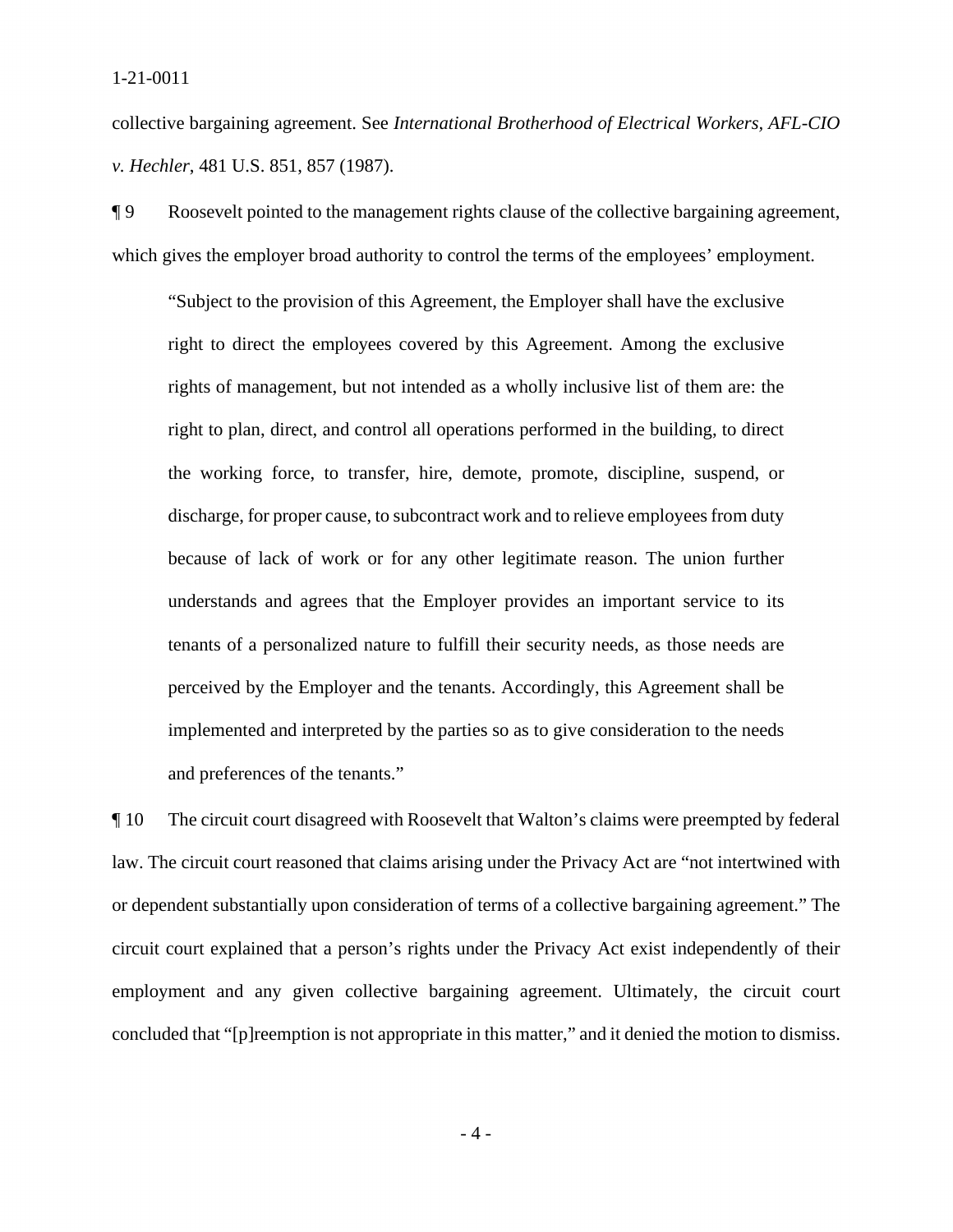alternatively, to certify a question for review by this court under Illinois Supreme Court Rule 308 parties fully briefed the issue, and we also received *amicus* briefs from interested third parties on ¶ 11 Roosevelt moved the trial court to reconsider its ruling on the motion to dismiss or, (eff. Oct. 1, 2019). The court denied the motion to reconsider but did certify the question at issue in the case for appeal. We granted Roosevelt's application for review of the certified question. The this important labor law question.

#### ¶ 12 ANALYSIS

 court has found that (1) the order involves a question of law as to which there is substantial ground for difference of opinion and (2) an immediate appeal from the order may materially advance the ¶ 13 Rule 308 authorizes this court to allow an appeal from an interlocutory order when the trial ultimate termination of the litigation. Ill. S. Ct. R. 308(a) (eff. Oct. 1, 2019); *Santiago v. E.W. Bliss Co.*, 2012 IL 111792, ¶ 12. Because it is a prerequisite that a certified question presents a question of law, our review of a certified question is done without deference to the circuit court and is, therefore, *de novo*. *Williams v. Athletico, Ltd.*, 2017 IL App (1st) 161902, ¶ 9.

¶ 14 The certified question we are presented with in this appeal is:

"Does Section 301 of the Labor Management Relations Act (29 U.S.C. § 185) preempt [Privacy Act] claims (740 ILCS 14/1) asserted by bargaining unit employees covered by a collective bargaining agreement?"

 federal statute preempts a state law when there is " '(1) express preemption—where Congress has expressly preempted state action; (2) implied field preemption—where Congress has implemented ¶ 15 Article VI of the Constitution of the United States of America provides that federal law "shall be the supreme Law of the Land." U.S. Const., art. VI, cl. 2. Under the supremacy clause, a a comprehensive regulatory scheme in an area, thus removing the entire field from the state realm;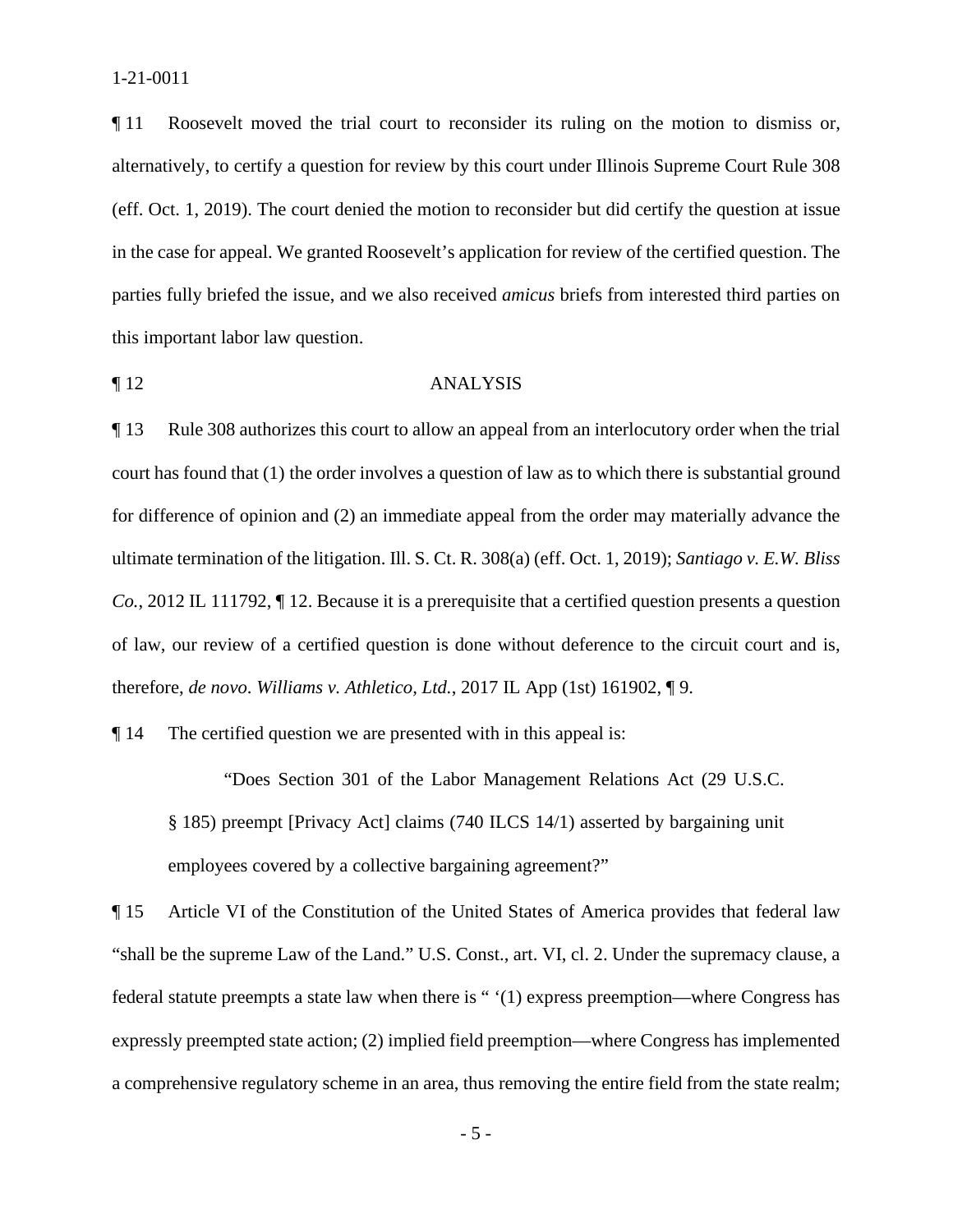or (3) implied conflict preemption—where state action actually conflicts with federal law.' "  *Performance Marketing Ass'n v. Hamer*, 2013 IL 114496, ¶ 14 (quoting *Carter v. SSC Odin*  examine the Federal statute in question to determine whether Congress intended it to supplant State *Operating Co.*, 237 Ill. 2d 30, 39-40 (2010)). " 'The key inquiry in all preemption cases is the objective or purpose of Congress in enacting the particular statute. The doctrine requires courts to laws on the same subject.' " *Coram v. State of Illinois*, 2013 IL 113867, ¶ 71 (quoting *Kellerman v. MCI Telecommunications Corp.*, 112 Ill. 2d 428, 438 (1986)).

¶ 16 In the field of labor management specifically, Congress has granted federal district courts exclusive jurisdiction over state law claims when the resolution of such claims depends on the interpretation or administration of a collective bargaining agreement. See 29 U.S.C. § 185(a); *Allis-Chalmers Corp. v. Lueck*, 471 U.S. 202, 209-11 (1985). In general, where a collective bargaining agreement exists between employers and employees who are parties to litigation, their disputes fall within the exclusive purview of federal labor laws, not state laws, in order to ensure uniform interpretation of collective bargaining agreements. *Gelb v. Air Con Refrigeration & Heating, Inc.*, 356 Ill. App. 3d 686, 692 (2005) (citing *National Metalcrafters v. McNeil*, 784 F.2d 817, 823 (7th Cir. 1986)). "[Q]uestions relating to what the parties to a labor agreement agreed, and what legal consequences were intended to flow from breaches of that agreement, must be resolved by reference to uniform federal law \*\*\*." *Allis-Chalmers*, 471 U.S. at 211.

 involved is automatically preempted by federal law. *Id.* Instead, whether the Labor Management ¶ 17 However, not every employment dispute where a collective bargaining agreement is Relations Act preempts a state law claim requires a case-by-case factual analysis. *Byrne v. Hayes Beer Distributing Co.*, 2018 IL App (1st) 172612, ¶ 21. For preemption to apply, the employer need only advance a nonfrivolous argument that the complained-of conduct was authorized by the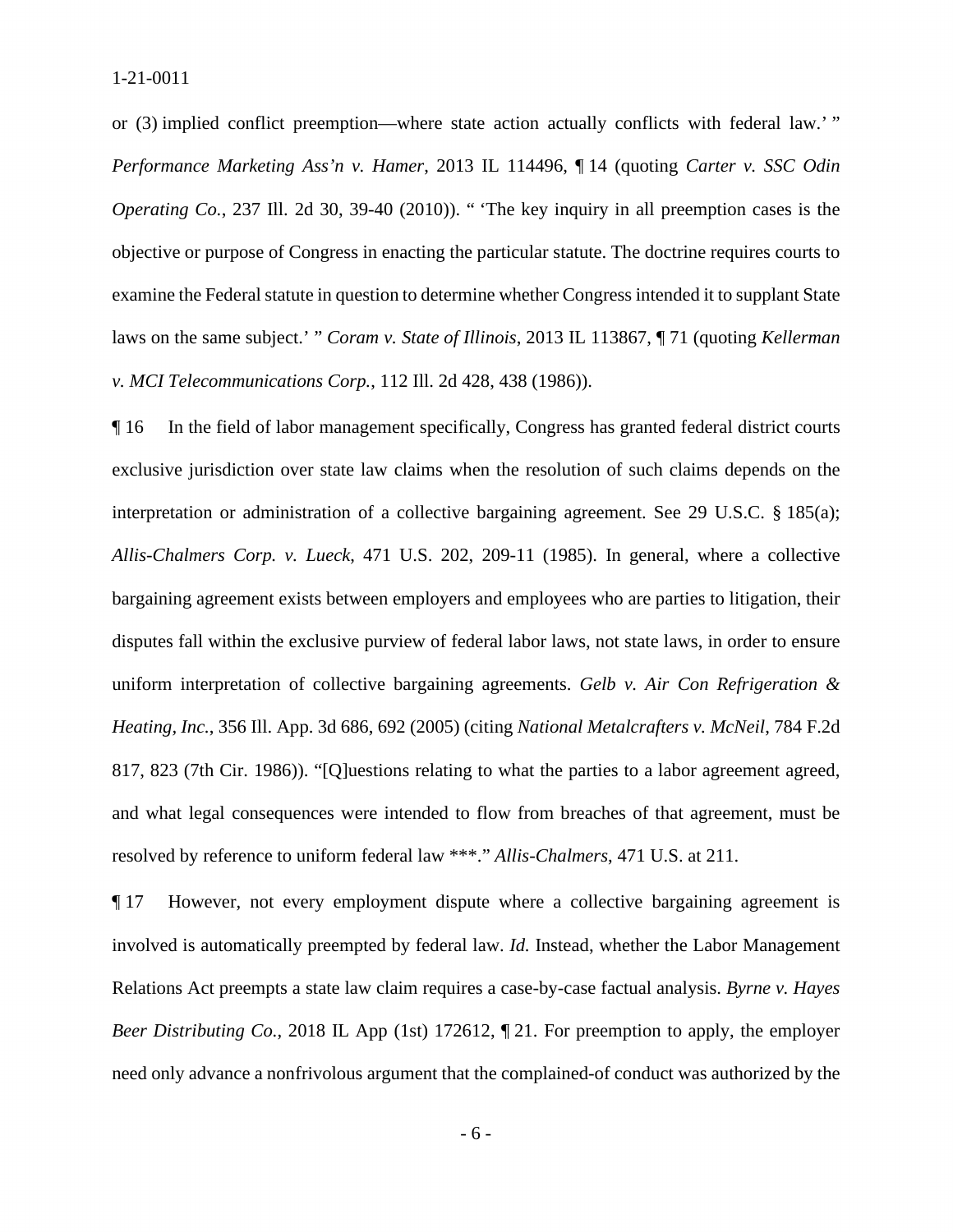collective bargaining agreement, like in a management rights clause. *Brazinski v. Amoco Petroleum Additives Co.*, 6 F.3d 1176, 1179 (7th Cir. 1993).

¶ 18 While this appeal was pending, the United States Court of Appeals for the Seventh Circuit directly addressed the question brought to bear in this appeal. In *Fernandez v. Kerry, Inc.*, 14 F.4th 644, 646-47 (7th Cir. 2021), the court of appeals found that unionized employees' claims that their employer violated the Privacy Act were preempted by the Labor Management Relations Act (29 U.S.C. § 185). As Walton conceded at oral argument, the relevant factual and legal circumstances of this case are indistinguishable from *Fernandez*, so our real objective in this appeal becomes to determine whether the court of appeals' ruling on a matter of federal law is wrongly decided in such a way that we deem it to be without logic and reason. See *State Bank of Cherry v. CGB Enterprises, Inc.*, 2013 IL 113836, ¶ 54.

¶ 19 In *Fernandez*, the court of appeals explained that, when the employer invokes a broad management rights clause from a collective bargaining agreement in response to a Privacy Act claim, the claim is preempted because it requires an arbitrator to determine whether the employer and the union bargained about the issue or the union consented on the employees' behalf. *Fernandez*, 14 F.4th at 646. The court in *Fernandez* refers substantially to its recent decision in *Miller v. Southwest Airlines Co.*, 926 F.3d 898 (7th Cir. 2019), in which it held that a Privacy Act claim was preempted in the same way under the Railway Labor Act (45 U.S.C § 152 (2018)). See *Miller*, 926 F.3d at 903-04.

 ¶ 20 In contrast to finding the court of appeals' decision to be without logic or reason (see *State Bank of Cherry*, 2013 IL 113836, ¶ 54), we think it is the proper interpretation of the Privacy Act when viewed through the prism of the Labor Management Relations Act's preemptive effect. The Privacy Act contemplates the role of a collective bargaining unit that may act as an intermediary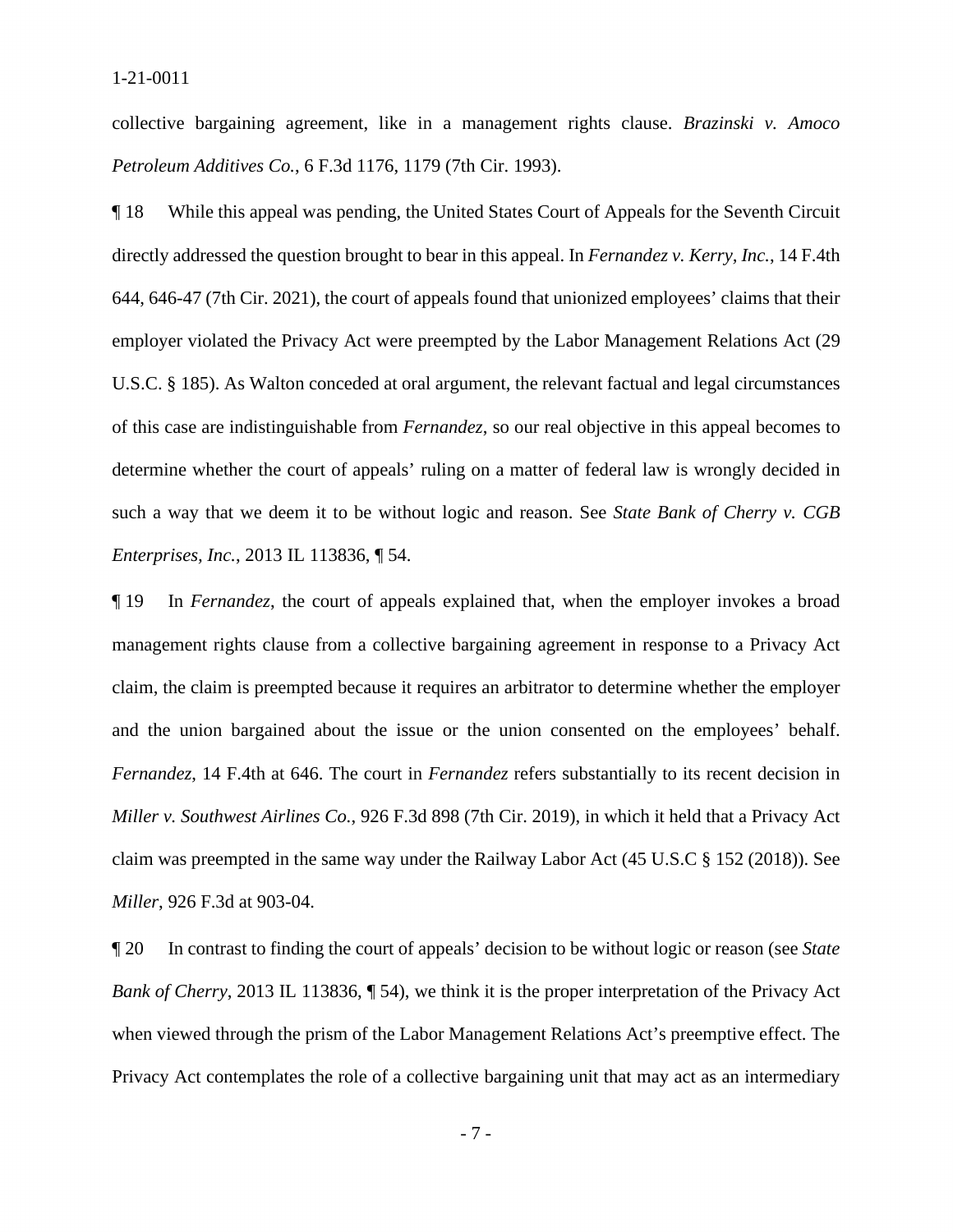identifier or biometric information, unless it first: (1) informs the subject *or the subject's legally*  collected or stored; (2) informs the subject *or the subject's legally authorized representative* in that Walton has raised against Roosevelt are all things that his union *can* bargain about, but his explicitly. on issues concerning the employee's biometric information. See 740 ILCS 14/15(b) (West 2020). The Privacy Act provides that "[n]o private entity may collect \*\*\* a person's \*\*\* biometric *authorized representative* in writing that a biometric identifier or biometric information is being writing of the specific purpose and length of term for which a biometric identifier or biometric information is being collected, stored, and used; and (3) receives a written release executed by the subject of the biometric identifier or biometric information or the *subject's legally authorized representative.*" (Emphases added.) *Id.* Under the Privacy Act, it is clearly within a union's purview to negotiate with the employer about its members' biometric information. The grievances complaint raises the question of whether such bargaining has occurred, either implicitly or

 rights clause. The agreement makes the union the sole and exclusive bargaining agent for the procedures for workers are a topic for negotiation that is clearly covered by the collective bargaining agreement and requires the interpretation or administration of the agreement. The procedures also include the collection and use of the employees' biometric information. See *Miller*,  $\llbracket 21$  The collective bargaining agreement at issue in this case contains a broad management employees in the union. Walton and any other similarly situated employees agreed to their employment being covered by the subject collective bargaining agreement. The timekeeping members of the collective bargaining unit in this case have surrendered their individual right to bargain with their employer about timekeeping procedures, even where those timekeeping 926 F.3d at 904 ("That biometric information concerns workers' privacy does not distinguish it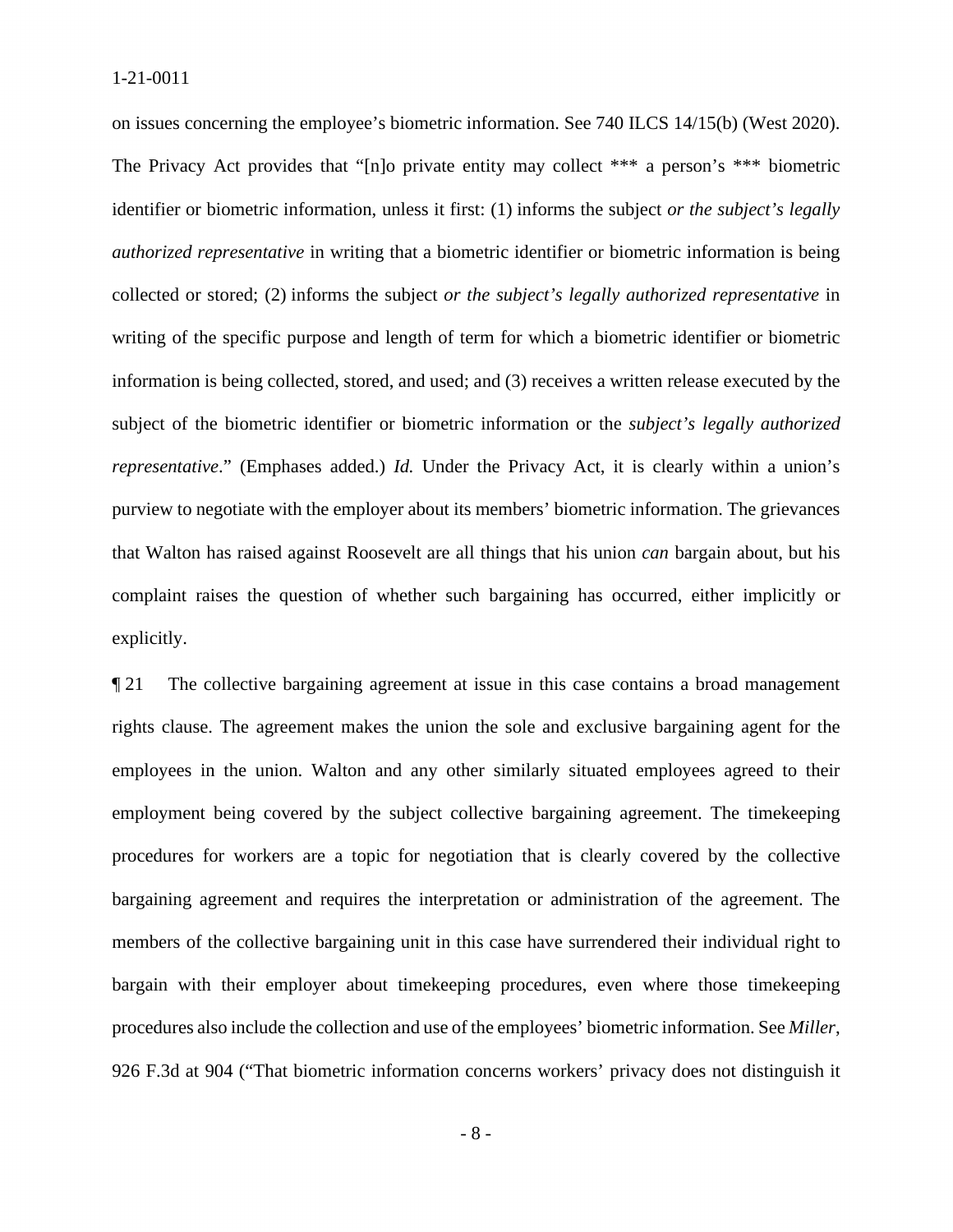biometric information is a question that itself results in preemption. See *Brazinski*, 6 F.3d at 1179. from many other subjects, such as drug testing, that are routinely covered by collective bargaining and on which unions give consent on behalf of the whole bargaining unit."). The issue here is not unique to Walton, it concerns every member of his union in the same manner. It is impossible to consider whether Walton and his similarly situated fellow employees have a claim under the Privacy Act without first determining whether their union consented on their behalf, which the Act permits the union to do and which the members arguably empower the union to do on their behalf. Whether the management rights clause at issue in Walton's collective bargaining agreement covers

 *Carmean v. Bozzuto Management Co.*, No. 20 C 5294, 2021 WL 2433649, at \*1 (N.D. Ill. June  15, 2021). Moreover, privacy in the workplace is an ordinary subject of bargaining. *In re Amoco*  ¶ 22 Walton argues that his claims are not "substantially dependent" on an interpretation of the collective bargaining agreement. He points out that there is no reference to biometric information in the collective bargaining agreement and that the terms of the agreement in no way make the union the authorized representative for providing consent to biometric data collection. However, federal courts interpreting similar collective bargaining agreements with similar management rights clauses have found that the broad authority given to the employer to manage the business, direct the workforce, and set the rules of employment is sufficient to result in the preemption of claims arising under the Privacy Act. See, *e.g.*, *Fernandez*, 14 F.4th 646-47; *Miller*, 926 F.3d at 903; *Williams v. Ecolab Inc.*, No. 21 C 695, 2021 WL 3674608, at \*3 (N.D. Ill. Aug. 19, 2021); *Abudayyeh v. Envoy Air, Inc.*, No. 20-cv-00142, 2021 WL 3367173, at \*7 (N.D. Ill. Aug. 3, 2021); *Singleton v. B.L. Downey Co.*, No. 21 C 236, 2021 WL 3033393, at \*2 (N.D. Ill. July 19, 2021); *Petroleum Additives Co.*, 964 F.2d 706, 710 (7th Cir. 1992). Unions frequently bargain for matters concerning their members' privacy and protection. Collective bargaining agreements may include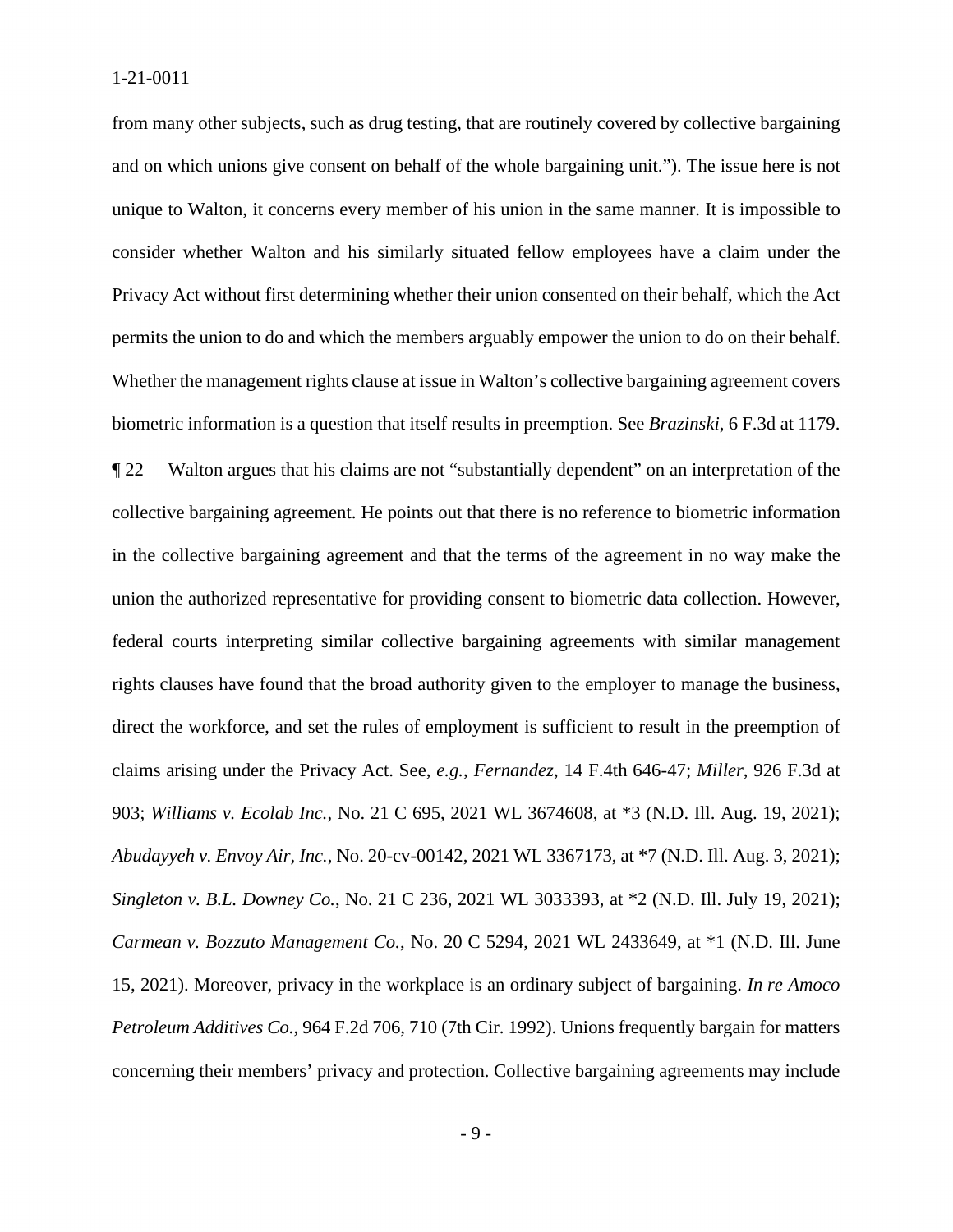*Fernandez* and the other federal court decisions discussed above address the same factual and legal issue raised here, but he argues that the federal courts in those cases were wrong, and he urges us express and implied terms (*id.*), and it is up to an arbitrator, not a state court, to define the scope of the parties' agreement (*Fernandez*, 14 F.4th at 646-47). Ultimately, Walton acknowledges that to reach the opposite conclusion.

**The 23** When an Illinois court interprets a federal statute like the Labor Management Relations federal statute has been uniformly decided in federal court and the identical factual and legal issue "wrongly decided." (Internal quotation marks omitted.) *Id.* ¶ 47. Act (29 U.S.C. § 141 *et seq.*), we give "considerable weight" to the decisions of federal courts that have addressed the issue. (Emphasis omitted.) *State Bank of Cherry*, 2013 IL 113836, ¶¶ 33, 35. Our supreme court has consistently recognized the importance of maintaining a uniform interpretation of federal statutes and has instructed that when, federal decisions interpreting federal statutes are uniform, we should usually follow course. *Id.* ¶ 34. When an issue of interpreting a is raised in this court, we will follow the federal courts' decisions unless we find them to be

 "[W]e may choose not to follow Seventh Circuit or uniform lower federal court precedent if we ¶ 24 The issue in this case has been uniformly decided in federal courts in favor of preemption. The Court of Appeals for the Seventh Circuit recently addressed the issue raised here directly and previously addressed the issue tangentially. The federal district court has addressed the issue on more than a dozen occasions, and all of the authority comes down in favor of finding preemption. find that precedent to be wrongly decided because we determine the decision to be without logic or reason." *Id.* ¶ 54. Here, to the contrary, we find the reasoning expressed by the federal courts to be sound, and we decline to find that all the federal decisions are wrongly decided and without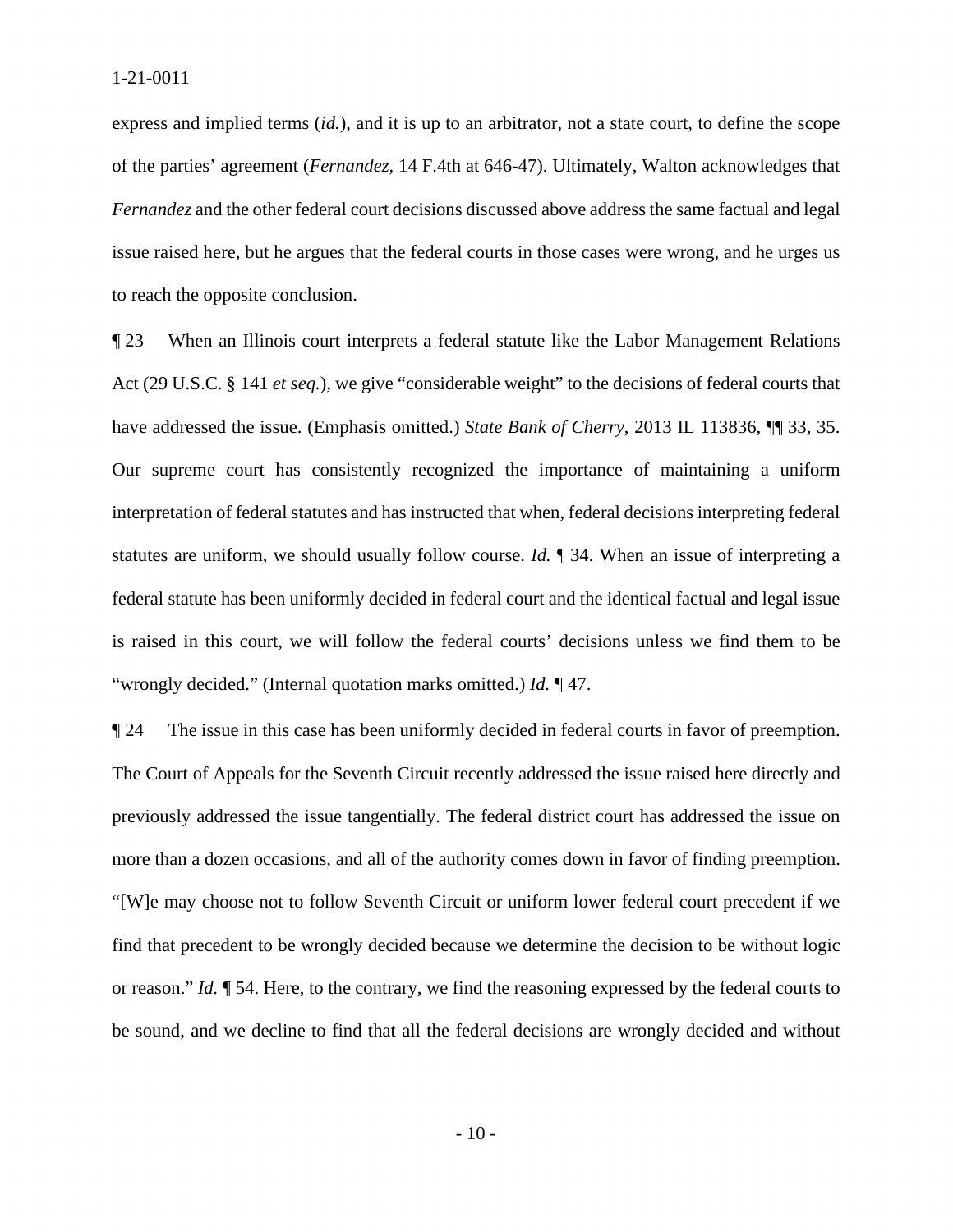logic or reason. See *id.* (we will follow and apply uniform federal application of federal law provided it is not illogical and unreasonable).

**The 25** Roosevelt suggests that the union consented to the collection and use of biometric data (1993). Whether it is ultimately true that Walton's union, in fact, consented to the procedures at issue here either expressly or implicitly is not for us to determine at this stage. Such a question is a nonfrivolous argument that bargained-for rights are at issue in this dispute (*Williams*, 2021 WL either through negotiation or through the management rights clause of the collective bargaining agreement. We must take into consideration the nature of claims as well as the defenses when we determine whether preemption applies. *Jones v. Caterpillar Tractor Co.*, 241 Ill. App. 3d 129, 137 reserved for arbitration or other bargained-for grievance procedures under the Labor Management Relations Act. *Fernandez*, 14 F.4th at 646. Certainly Roosevelt has met the low bar of advancing 3674608, at \*4), and therefore it has met its burden for demonstrating that the claims are preempted under federal law. See *Brazinski*, 6 F.3d at 1179.

 administration of their collective bargaining agreement must occur before such questions can be ¶ 26 As a general principle, "[f]ederal law prevents states from interfering in relations between unions and private employers." *Fernandez*, 14 F.4th at 645. When workers unionize and agree to be bound by a collective agreement, they forgo the right to raise some of their grievances on an individualized basis in state court. The federal court of appeals has found that there is no room for individual employees to sue for violations of the Privacy Act where the interpretation and resolved. *Miller*, 926 F.3d at 904. Whether the question is about the more mundane issue of timekeeping or the more important issue of employee privacy rights, both questions require resort to the collective bargaining agreement.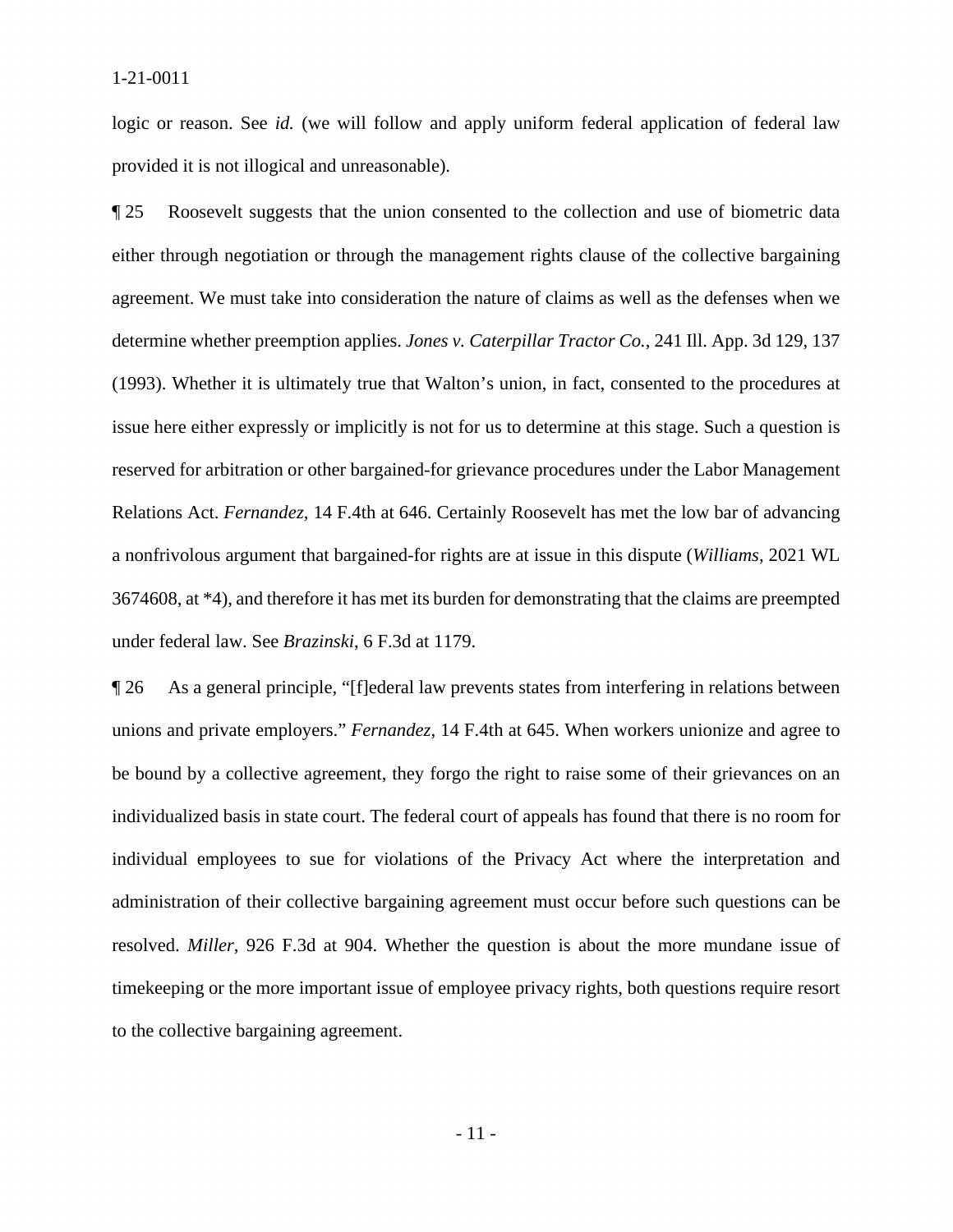**Texture 27** Walton and his fellow unionized employees are not prohibited from pursuing redress for a through the grievance procedures in their collective bargaining agreement rather than in state court under federal law. violation of their right to biometric privacy—they are simply required to pursue those rights in the first instance. Walton cannot bypass his union, his sole and exclusive bargaining agent, to demand that Roosevelt deal with him directly on this issue. Walton comes to the court attempting to represent a class of similarly situated employees over a workplace grievance, but that is a place for his union, not Walton himself. Federal law prevents state courts from stepping in and usurping the bargained-for dispute resolution framework where the parties have elected to establish a working relationship that comes within the purview of the Labor Management Relations Act. Accordingly, we answer the certified question in the affirmative and find that Privacy Act claims asserted by bargaining unit employees covered by a collective bargaining agreement are preempted

# under federal law.<br>
¶ 28 CONCLUSION

¶ 29 Certified question answered; cause remanded.